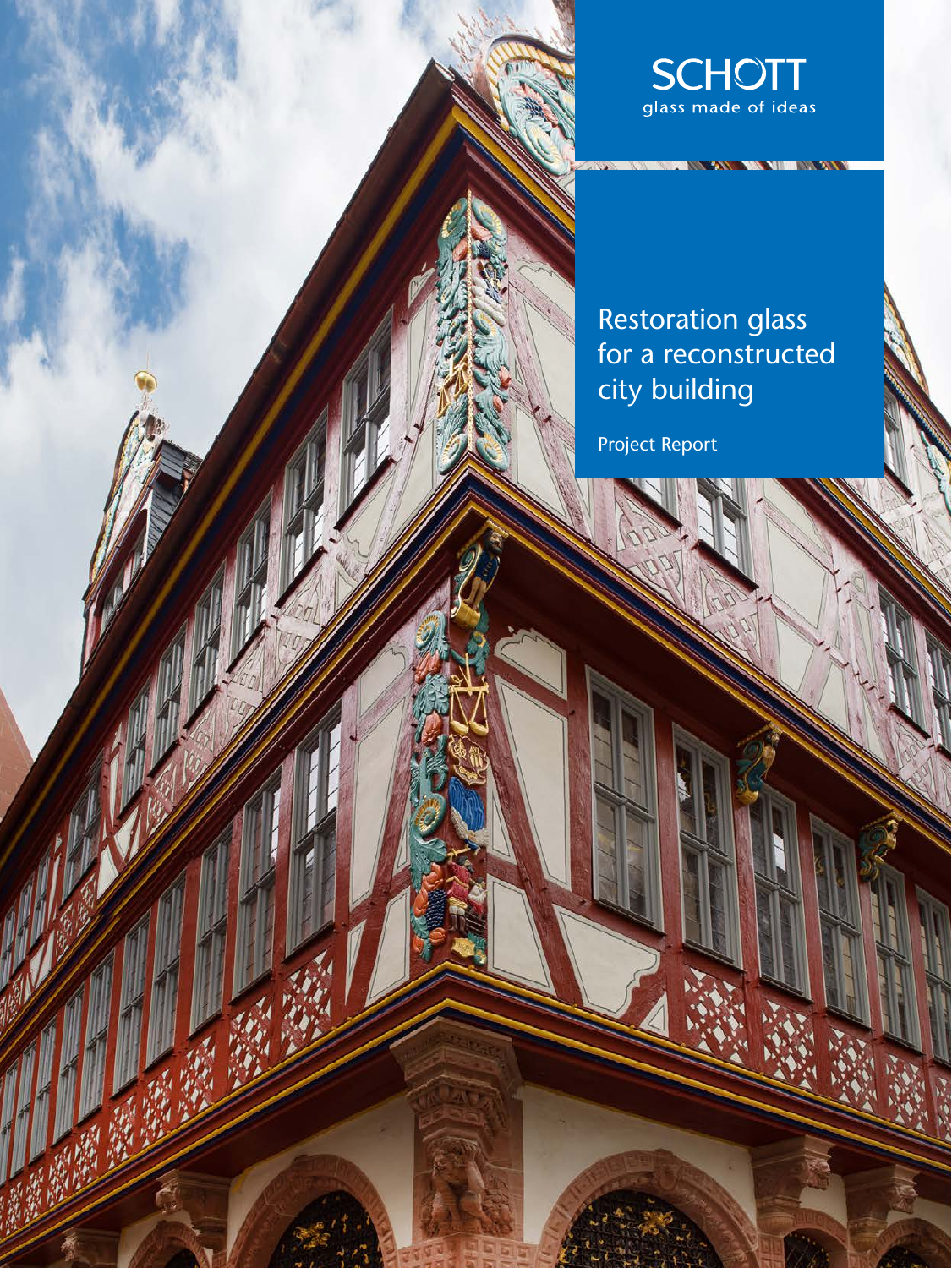# Haus zur Goldenen Waage, DomRömer project in Frankfurt am Main – Germany

Reconstruction of the "Haus zur Goldenen Waage" [House of the Golden Scales] is a highlight of the "DomRömer" urban building project in Frankfurt am Main. SCHOTT provided 390 restoration glass panes to give the Renaissance facade an authentic look.

#### **The background**

The city quarter located between Frankfurt's cathedral [Dom] and city hall [Römer] was a vibrant space in the historic city center with opulent patrician houses, old-style side streets and picturesque courtyards – until its destruction the Second World War. To reclaim the quarter's vibrancy for this modern metropolis on the river Main, a major urban planning project was established in 2007. From 2012 – 2018, an area in the historic old city covering 7000 m<sup>2</sup> was to be reconstructed.

Among the **15 buildings to be restored** is the **Haus zur Goldenen Waage** that had been the city's most well-known tourist attraction (Markt 5). The core of the building is a timber-framed construction from the Middle Ages that had undergone reconstruction up to 1619 by its eventual owner, the wealthy spice trader and confectioner Abraham von Hameln. It received an opulent Renaissance facade and lavish timber framing and was crowned with a Rhenish waved gable.



#### **The task**

The reconstruction of this historical, architectural jewel presented restoration challenges of the highest order. Historical photographs were used for the reconstruction particularly for the doors and windows with their partitions, glazing bars and decorative profiling, as well as for the historical metal fittings such as the hand-forged angled metal strips, hinges and window knobs.

Other features included special window constructions such as a French casement window for use as an escape. It appears as dual 4-sash windows separated by a solid roofing post.

A solution was required for the complete window and door glazing to recreate a coherent and authentic look. Further factors to be considered in selecting the glass included not only the needs of the restoration but also the requirements of modern construction and energy-saving.

#### **The solution**

The **firm carrying out the work, Kramp & Kramp** based in Lemgo, opted for **restoration glass from SCHOTT** for the glazing. The firm **PaX** constructed the **windows** and **doors**.

- The exterior window panes of the new box windows used single-pane restoration glass.
- The interior panes used triple glazed glass with corresponding thermal insulation (Ug=0.5 W/m²K) and the latest fittings technology.

For the glazing, SCHOTT's TIKANA® restoration glass and RESTOVER® light was used. This glass is **machine drawn** using the traditional **Fourcault process** which, in contrast to float methods, intentionally results in irregular glass surfaces (longitudinal undulations) and thickness. This produces characteristics shared with the glass originating from the different epochs while also enabling a range of processing options to fulfill construction and financial constraints.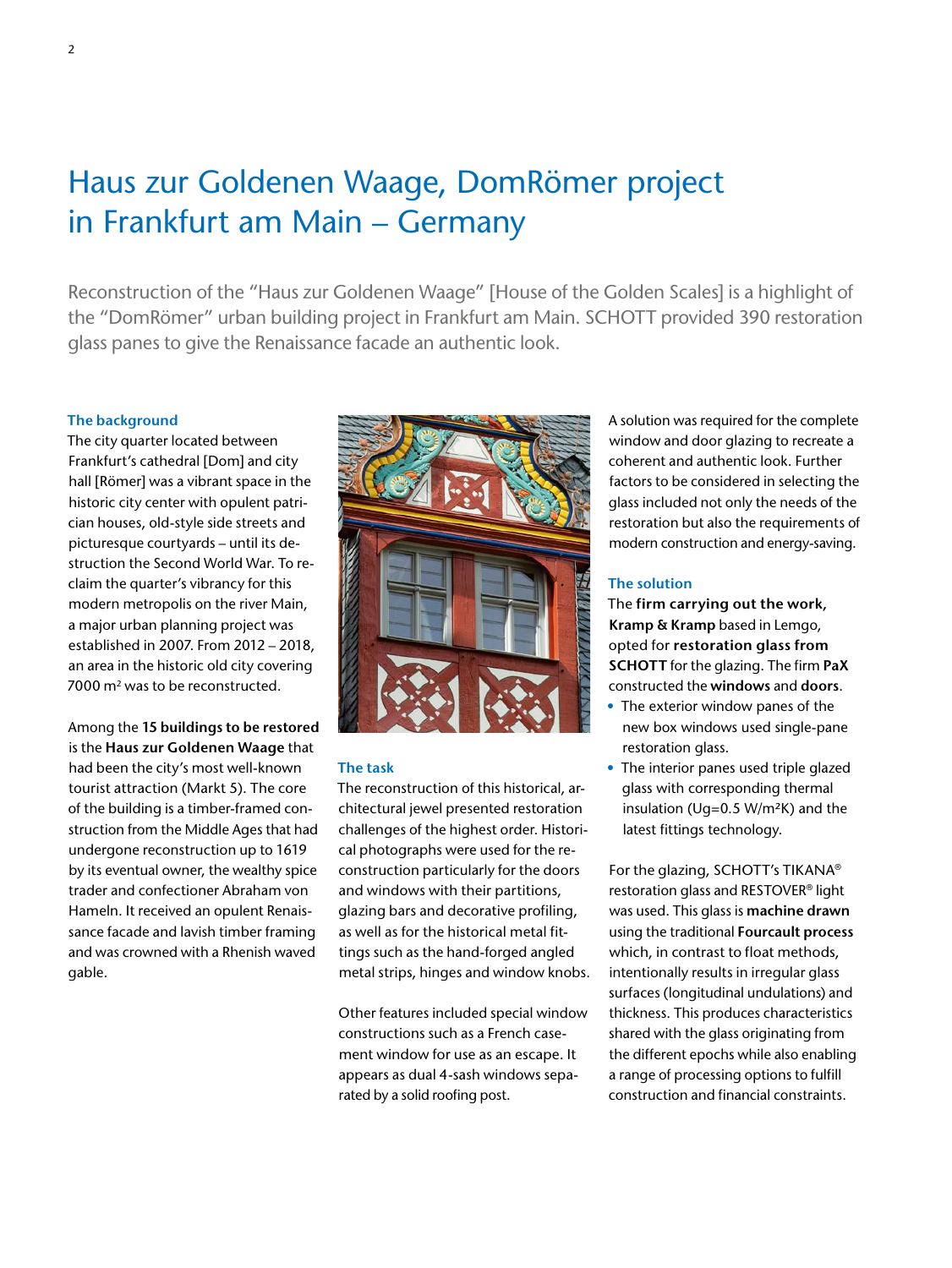

Choosing the right glass requires not only consideration of historical contexts but also how the building is going to be used in the future. The **lightly structured glass** products TIKANA® and RESTOVER® light were therefore chosen for the "Goldene Waage" project.

A total of 390 panes of **SCHOTT restoration glass**, with a special s-form lead coating (Karniesblei), were used to cover a window area totaling 110 m<sup>2</sup>. This has given the facade a coherent look despite the use of modern insulated glazing on the interior panes. A special color tone was applied to the wooden surfaces as well as to some of the fittings to give the windows a highly impressive and unique appearance.



### **THE MATERIAL**

- TIKANA® has a lightly irregular surface and is 4 mm thick to merge harmoniously into buildings of the classical modern period.
- RESTOVER® light is 2.75 mm thick and suitable for installation into narrow glazing rebates.